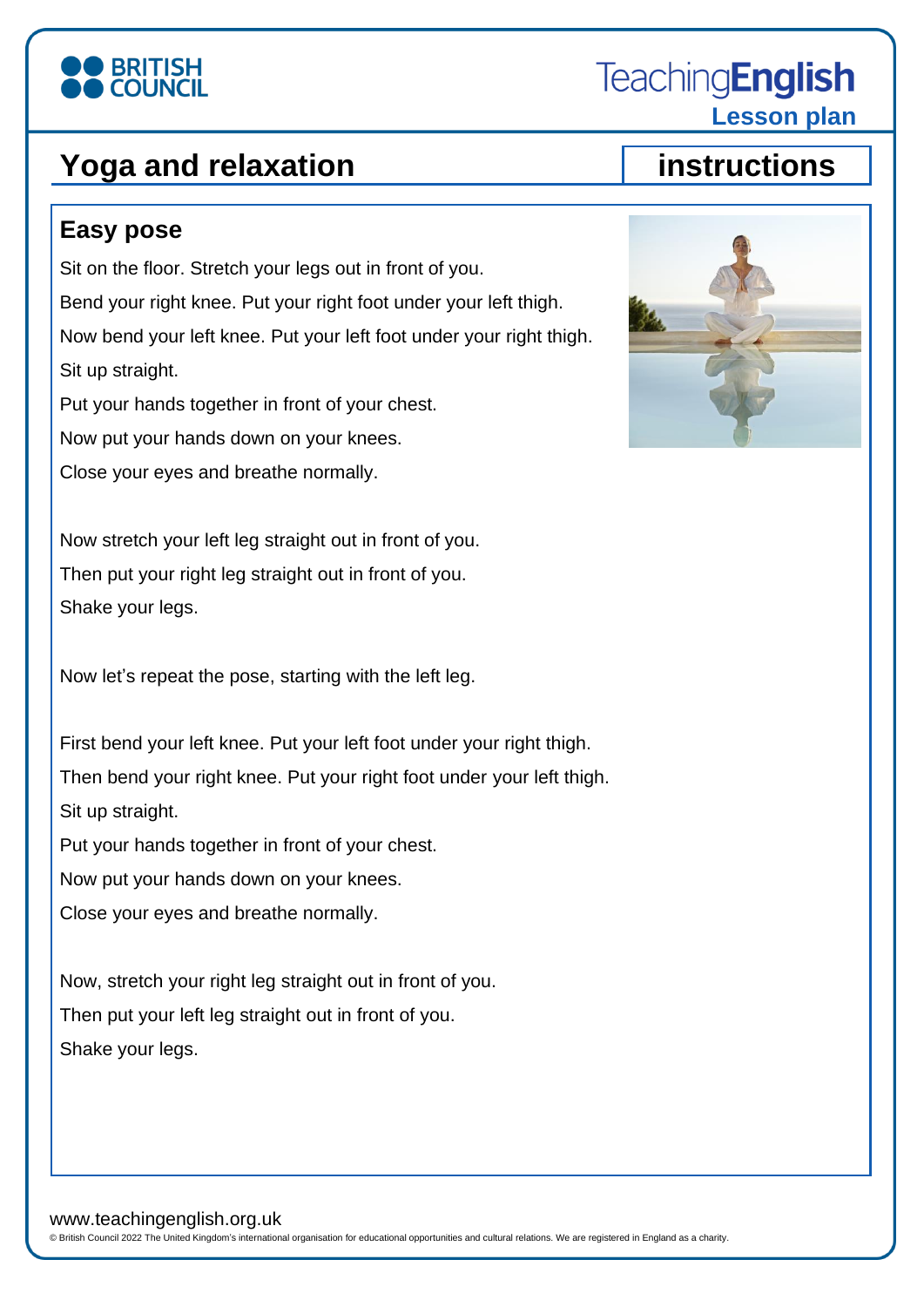

**TeachingEnglish Lesson plan**

#### **Warm-up**

Stand up straight. Slowly turn your head to the right. Slowly turn your head back to the centre. Slowly turn your head to the left and then back to the centre. [Repeat]

Put your arms up above your head. Stretch your arms up. Breathe in. Breathe out and put your arms down. [Repeat]

Stand up straight. Bend your knees. Breathe in. Breathe out. Straighten your legs. Stand up straight. [Repeat]

Stretch your right leg to the right. Stretch your left leg to the left. Bend your body to the right. Bend your body to the left.

Bend your body to the right again. Bend your body to the left again.

Shake your arms. Shake your legs.

www.teachingenglish.org.uk

© British Council 2022 The United Kingdom's international organisation for educational opportunities and cultural relations. We are registered in England as a charity.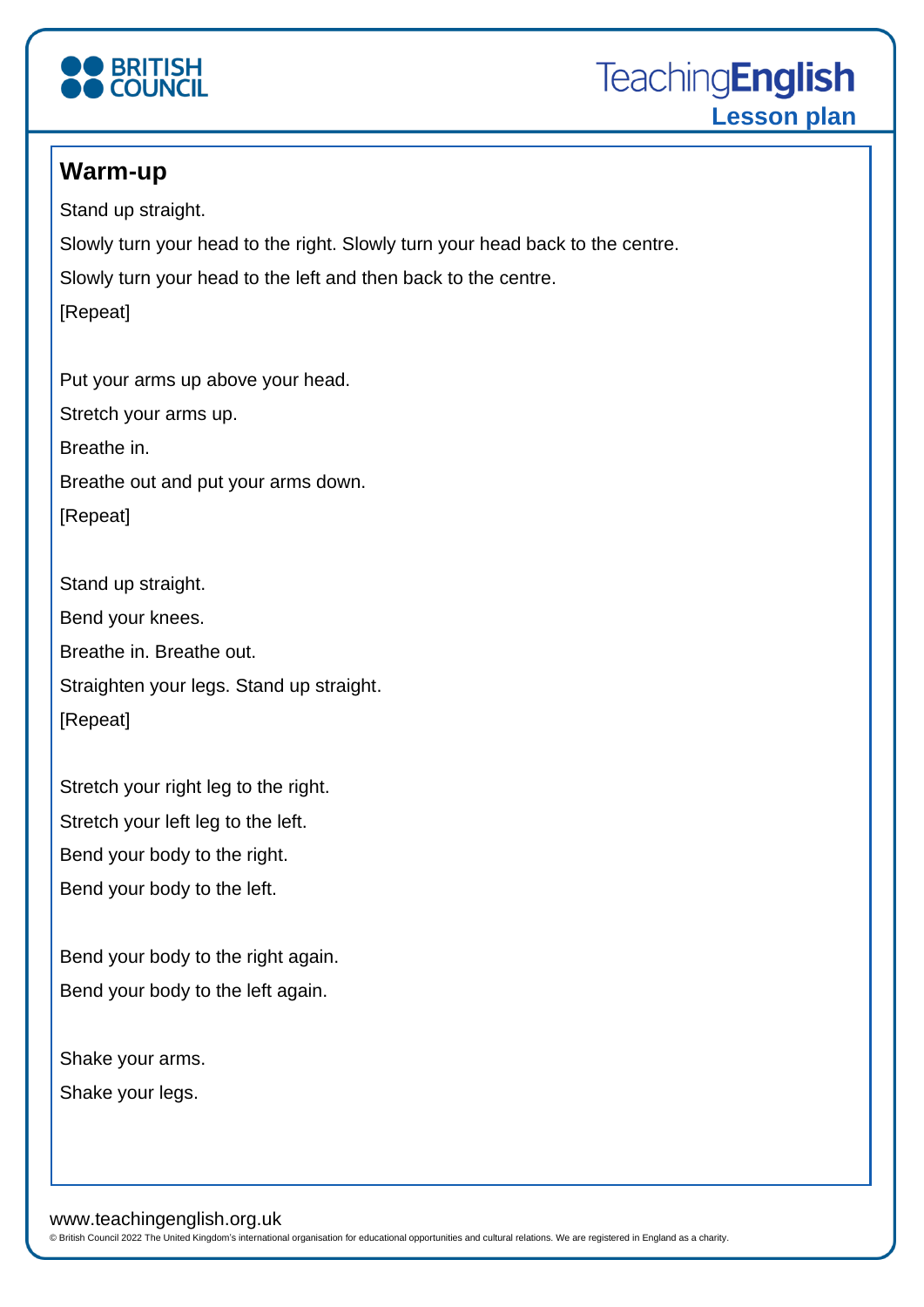# **BRITISH**

### **TeachingEnglish Lesson plan**

### **Tree pose**

[For this pose, you can use a chair or the wall to help you.] Stand up straight. Bend your left leg. Put your left foot on your right thigh. Put your arms above your head. Stretch your arms up. Put your hands together. Breathe.

Put your arms down.

Put your left foot down.

Shake your legs.

[Repeat with the other leg.]

#### **Warrior pose**

Stand up straight.

Stretch your right leg to the right and your left leg to the left. Stretch your right arm to the right and your left arm to the left. Turn your head to the right. Turn your right foot forwards. Bend your right leg. Breathe. Straighten your right leg. Turn your right foot forwards. Turn your head forwards. Put your arms down.

Put your feet together and shake your legs.

[Repeat the other way.]

#### www.teachingenglish.org.uk

© British Council 2022 The United Kingdom's international organisation for educational opportunities and cultural relations. We are registered in England as a charity.